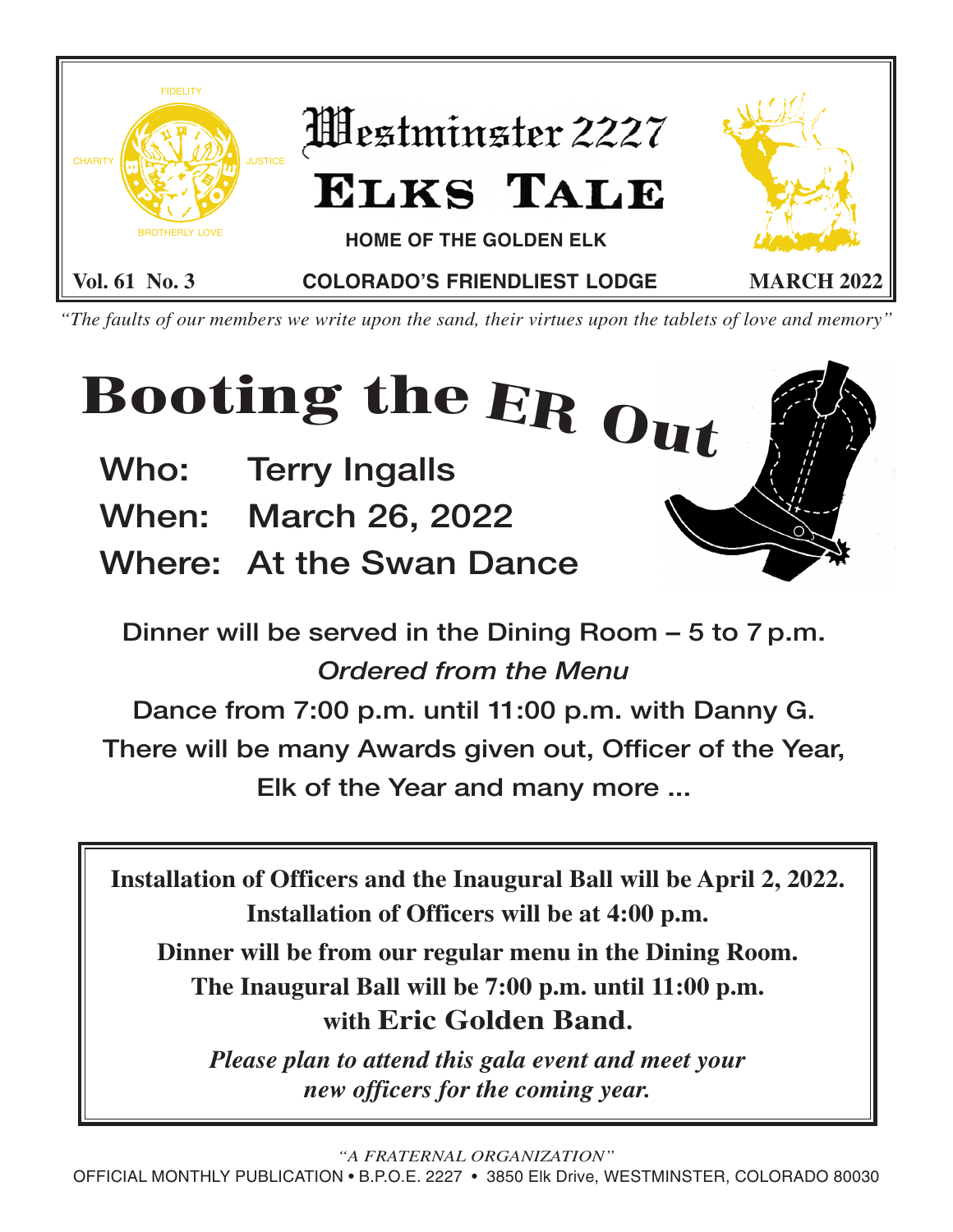# **Exalted Ruler Message**

The end of the year is here. Our final event<br>of the year is the Swan Dance. It will be held on March 26th. I hope you all can attend this event. I am sure the dinner will be excellent as always, being prepared by our House Committee. The band is going to be Danny G. I heard they are a very good band playing a large assortment of music.

This is the farewell event for the Exalted Ruler, and I am excited and sad that my year is over. I'm excited for the new officers to take their new positions in the Lodge, and I'm sure they will do an excellent job this coming year in improving our Lodge in all areas that they can financially, membership and getting members to be more active in our Lodge and the community. I hope that our members continue supporting and volunteering for the new officers this coming year as they will need all assistance that they can get to make this Lodge year the best that they can.

I want to give a special thank you to all the PER's and the House Committee members that helped and supported me and my officers throughout this year. Without your help it would have been a lot more difficult year for all of us. I will be hosting the Appreciation

Dinner on March 6th for all our current officers and volunteers, employees that have worked making our Lodge year the best it could be after a very trying time with this pandemic. God bless you all for your support and help for me and my officers this year. THANK YOU. I will see you all at the Lodge this coming year.

Exalted Ruler **Terry Ingalls** *Elks Care, Elks Share*



**February Elk of Month** Pee-Wee O'Conner, **Thom Hanes**, E.R. Terry Ingalls



**Class named in honor of P.E.R.'s** Back row: PER Kelvin Kos, PER Gary Coven. Front row: Paul Muenzer.



**P.E.R. Night** Back row: PER Hal Winchester, PER Mike Bowden. Middle row: State President Tom Root, PER Debbie Bowden,

PER Gary Coven, Justice Grand Forum Greg Beacom, Pee Wee O'Connor. Front: PER Kelvin Kos.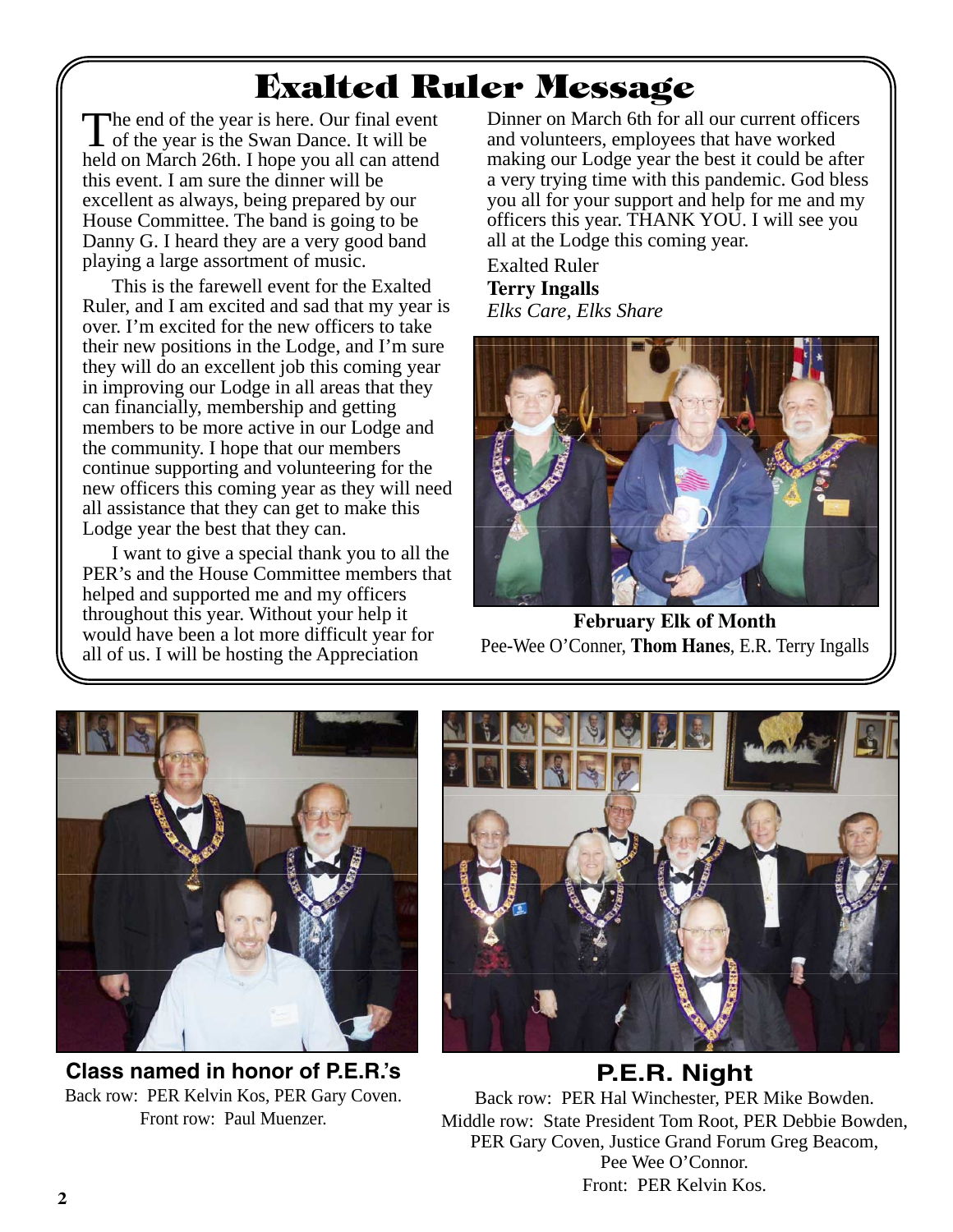### **\*\*\*\*Calendar Events\*\*\*\* Please come down and enjoy your Lodge**

- Mar. 2 Dinner 5-7 Bingo 6:30
- Mar. 3 Wings 5-7
- Mar. 4 Dinner 5-7 Karaoke 7:30
- Mar. 5 Dinner 5-7
- Mar. 6 Volunteer Appreciation Dinner 6:00
- Mar. 7 Horse Collar 7-10
- Mar. 9 Board of Directors Meetng 6:30
- Mar. 10 Tacos 5-7
- Mar. 11 Dinner 5-7
- Mar. 12 Steak Night 5-7
- Mar. 13 Daylight Savings Remember to set your clocks forwards
- Mar. 14 Horse Collar 7-10
- Mar. 16 Cornbeef & Cabbage or Ruben Sandwich  $5-7$  – Bingo 6:30
- Mar. 17 Wings 5-7
- Mar. 18 Dinner 5-7 Karaoke 7:30

**Westminster Elks is having a Charter Member Appreciation Steak Dinner on Tuesday, April 12th from 5:00pm to 7:00pm Please come down and show your support as well as enjoy dinner. Hope to see you there.**

- Mar. 19 Dinner 5-7 Stamp Camp 8-2
- Mar. 20 Jazz Club 2-5
- Mar. 21 Horse Collar 7-10
- Mar. 23 House Commttee Meeting 6:30
- Mar. 24 Tacos 5-7
- Mar. 25 Dinner 5-7
- Mar. 26 Swan Dance Dinner 5-7, Dance 7-11
- Mar. 27 Breakfast 8:30-11:00
- Mar. 28 Horse Collar 7-10
- Mar. 31 Wings 5-7

## **UPCOMING EVENTS**

Steak Dinner for our Charter Members Tuesday April 12th 5-7 All members are welcome to dine with our Charter Members.

SIP & PAINT, APRIL 23, 2:00

Memorial Weekend Bash May 27th–May 30th, more details to come.

#### **DAILY DRAWINGS IN THE MONTH OF FEB. 2022**

| Barbara Batts 8394                          |
|---------------------------------------------|
| Donald Tiglas  0667                         |
| Earl Shope2489                              |
| Nicklas Carr 7726                           |
| Daniel Smith 8228                           |
| Larry Clark 5530                            |
| Linda Pringle 6414                          |
| Romiro Salas 8269                           |
| Eric Ingalls $\dots \dots \dots \dots 7240$ |
| Jeffrey Castor  4277                        |
| Eric Ingalls $\dots \dots \dots \dots 7240$ |
| Samuel Clements  8485                       |
| Kevin James  8462                           |
| Larry Clark 5530                            |
| Tom Tucker 7513                             |
|                                             |

| Samuel Clements  8485               |
|-------------------------------------|
| Karron Donley  7287                 |
| John Cogley. 6892                   |
| Bill Laging  7071                   |
| Robert Luchsinger7804               |
| Paul Kloberdans  4756               |
| Cheryl Leiker  7917                 |
| Bernard Memmer  3320                |
| Gary Dietz8252                      |
| Brad Martine 5505                   |
| Daniel Allen  8464                  |
| David Blackard 7002                 |
| Jack Hicks 7320                     |
| Diane Moon $\dots \dots \dots 8148$ |
|                                     |

If you know of someone who needs a part time job, House Committee is looking for a Line Cook 1st & 3rd Wednesdays 4:00-7:30 Friday & Saturdays 4:00-7:30 Please fill out an application at the Lodge.

### **Members Drawn Meeting Nights**

Richard Capps, #3468 George McNamara, #3979 Sandra Feustel, #7103 Andrianna Steele, #8432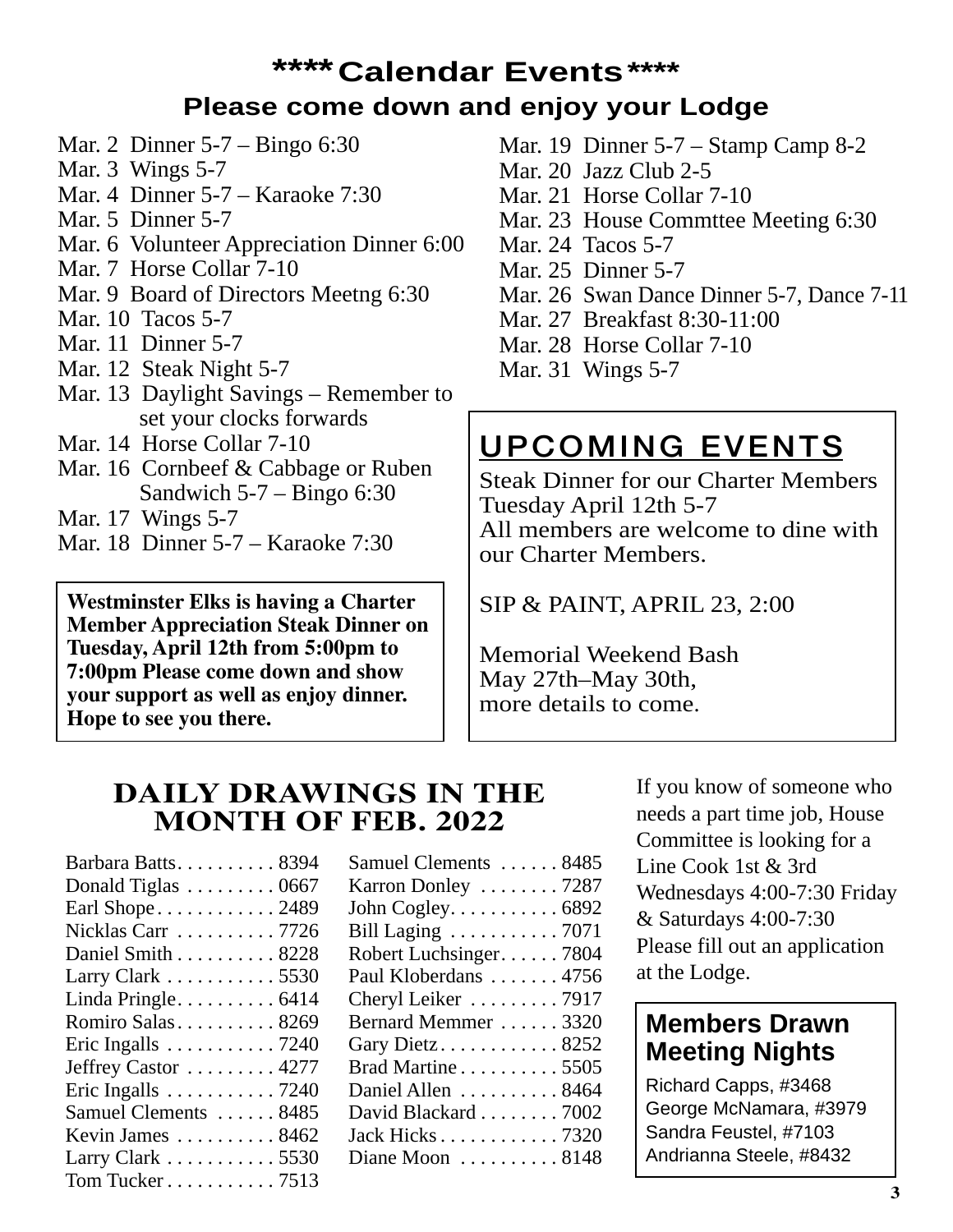## VOLUNTEERS NEEDED:

**If you can donate time, we have special projects/committees, Wednesday night Bingo, Friday & Saturday night dinners, etc.**



**Mar. 2nd and 16th 7:30p.m. to 10:00p.m.**



**Mar. 4th and 18th 6:30 to 10:00p.m.**

# Happy Birthday

#### **MARCH**

- 1 Goodman, Greg
- 1 Kent, Jerold D.
- 1 Russ, Roxanne
- 2 Chambers, James Lee
- 2 Phillips, Barbars
- 3 Batts, Barbara
- 3 Kirkland, Thomas W.
- 3 Koldziej, Jimmy
- 3 Martinez, Joe A.
- 3 Ulmer, Harvey 3 White, Jorden R.
- 4 Hebda, Joseph A.
- 4 Howell, Ernest
- 4 Kopp, William J.
- 4 Micek, Daniel M.
- 4 Obertier, Jordan
- 4 Pachello, Don M.
- 5 Sanchez, James
- 5 Walker, Clifford R.
- 6 Pottruff, Amy Sue 6 Vickers, Florence I.
- 
- 7 Hennessey, Darla
- 7 Martinez, Anthony 7 Pantea, Gilbert P.
- 7 Rea, David
- 7 Webb, Noah\
- 7 Williams, Richard
- 8 Wyatt, Jerry A.
- 9 Bellamy, Donna
- 9 Deems, Richard

**4**

- 9 Lofquist, Robert N. 9 Mino, Dorothy M.
- 9 Rogers, Ray
- 10 Gisham, Stephen
- 10 McCleland, Robert J.
- 11 Bennett, Scott L.
- 11 Cillessen, JaNeil 11 DuHasek, Jack
- 11 Hughes, Paul
- 12 Clement, Richard C.
- 12 LaBate, Jr. Frank R.
- 12 Williams, Clegg 12 Wulff, Paul W.
- 13 Decker, Lloyd D.
- 13 Dorsey, Terry L.
- 13 Render, William
- 14 Wagner, Charles E.
- 15 Aiello, Pat 15 Gatz, Ted G
- 16 Clark, Debby L
- 16 Flygare, Christian
- 16 Gappa, William D.
- 16 Kamerick, Janet
- 
- 17 Hanna, James E.
- 18 Bellamy, Ken
- 18 Garretson, Brett L.
- 18 Krebs, Thomas 18 Kruger, Rodger D.
- 
- 19 Roush, Clark J.
- 20 Chamberlain, Paul
- 20 Fishel, Glenn E.
- 21 Raymer, Gregory A.
- 21 Schmit, P.T.
- 22 Beacom, Patrick 22 Root, R. Thomas
- 
- 23 Bonati, Charles A. 23 Gamble, Roger A.
- 
- 24 Harlow, Mary C. 24 Thompson, Steve
- 
- 25 Schultz, Jeff
- 25 Snyder, Bill 25 Trefry, Raymond W.
- 26 Grap, Marie
- 26 Polston, Pete
- 27 Arroya, Bruce Jr.
- 27 Baca, Jay 27 Fleck, Sherry
- 27 Hoefke, Gilbert L.
- 
- 28 Adams, Frank 28 Wilson, Richard M.
- 29 Abeyta, Daniel M.
- 29 Alberico, Donna Sue
- 29 Bennett, Traci
- 29 Hilliard, Lindsey
- 29 Oreskovich, Nick
- 29 Sperry, Douglas B.
- 29 Warner, Robert B.
- 30 Gadbury Sr., Michael
- 30 Laux, James W.
- 30 Warner, Virginia L.

### **Sickness & Distress**

**Albert Schimpf's** brother Bill Schimpf was in a car accident and passed away.

#### **Paul Beacom** fell.

**Stan Ingalls** wife Carol fell, had surgery and is now home recovering.

**Correction:** Pat Castor, widow of Delbert Castor, passed away December 11, 2021. Survived by two sons who are Elks members, Jeffrey and M. Jay.

**Sherwood Turner's** wife Elaine is in the hospital with Covid.

**Nancy Hannah** was in a car accident.

**Kevin Kos** father Leland Kos has health issues.

**Jim Ranger's** wife Jean passed away February 2, 2022.

**OTTO GOMER** Born: . . . . . . . . . Nov. 29, 1928 Initiated: . . . . . . Aug. 5, 2014 Deceased: . . . . . Dec. 17, 2021 **FREDERICK POTTS** Born: . . . . . . . . . Feb. 13, 1935 Initiated: . . . . . . May 3, 1983 Deceased: . . . . . Jan. 19, 2022 **WILLIAM PITCHER** Born: . . . . . . . . . June 23. 1929 Initiated: . . . . . . Apr. 15, 1969 Deceased: . . . . . Oct. 12, 2021 **ROBERT FLOYD** Born: . . . . . . . . . Nov. 11, 1933 Initiated: . . . . . . Apr. 30, 1961 Deceased: . . . . . Feb. 5 2022 *"We shall meet but we shall miss him, there will be the Vacant Chair but though we no more possess him still our hearts his memory bear."*

**The Vacant Chair** *A noble Elk has fallen pierced by the arrow of death. His trialsended, his faults forgotten, his virtues cherished, he rests in peace.*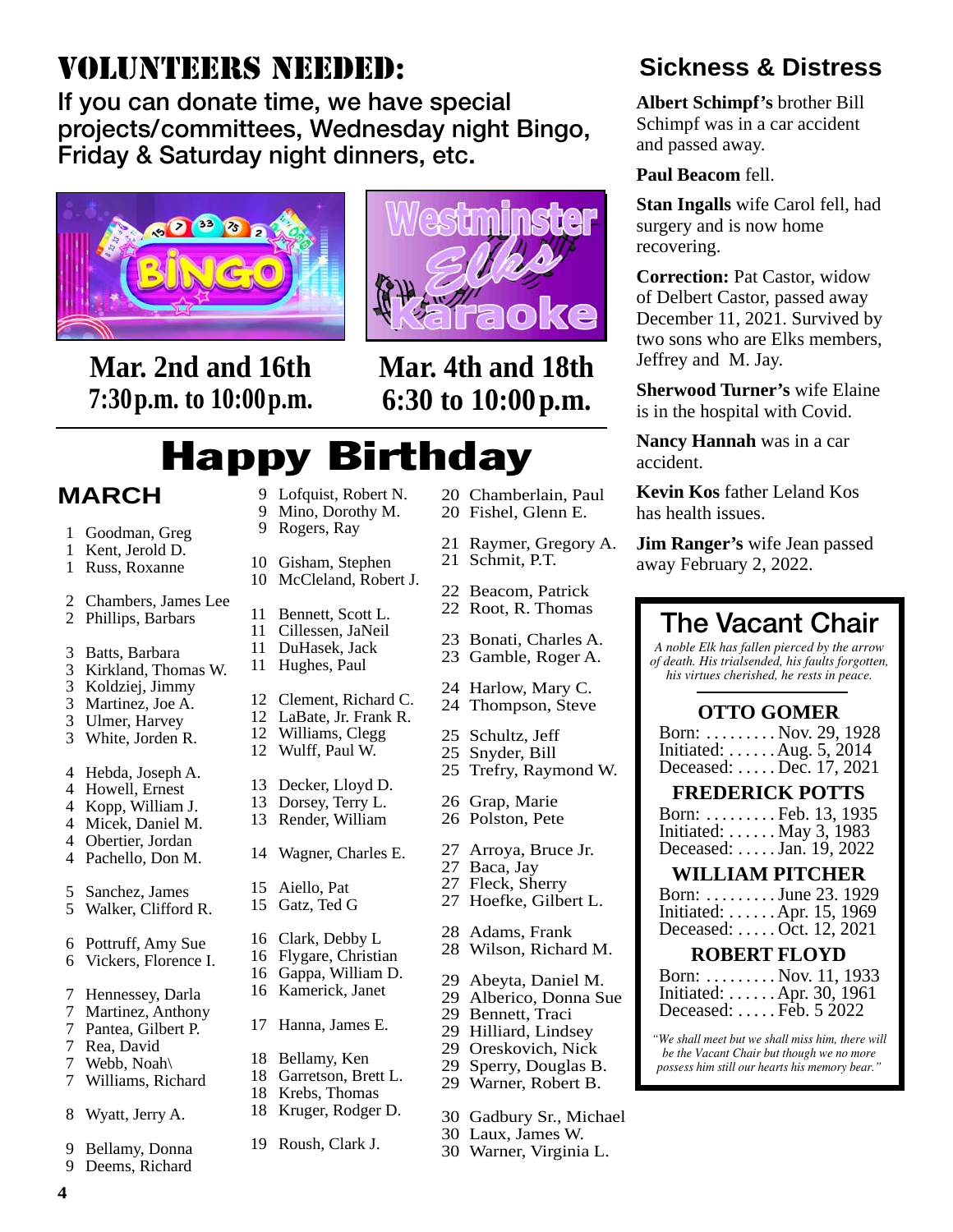

www.5

8

O A

2

 $S_{\rm.com}$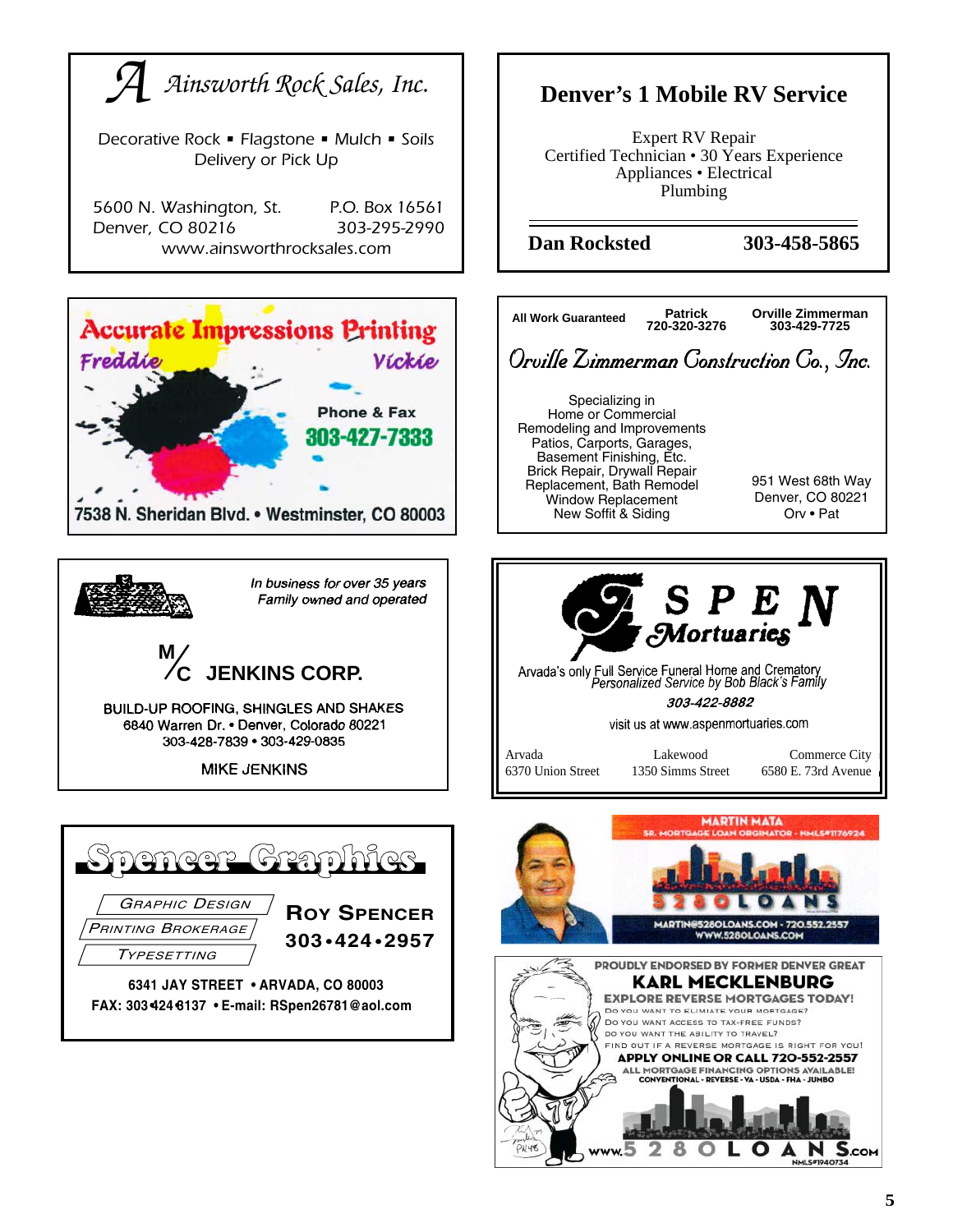|                                                 |                              | <b>No. 2227</b><br><b>Benevolent and Protective Order of Elks</b>                   |                                                               |                                                                               |                                                       |                                                              |
|-------------------------------------------------|------------------------------|-------------------------------------------------------------------------------------|---------------------------------------------------------------|-------------------------------------------------------------------------------|-------------------------------------------------------|--------------------------------------------------------------|
|                                                 |                              |                                                                                     | <b>March 2022</b>                                             |                                                                               |                                                       |                                                              |
| <b>Sunday</b>                                   | Monday                       | <b>Tuesday</b>                                                                      | Wednesday                                                     | <b>Thursday</b>                                                               | Friday                                                | <b>Saturday</b>                                              |
|                                                 |                              | Open<br>4p.m. to 10p.m.                                                             | Open<br>4p.m. to 8p.m.                                        | Open<br>4p.m. to 8p.m.                                                        | Open<br>4p.m. to 10p.m.                               | 5<br>Open<br>12 to 9pm                                       |
|                                                 |                              | <b>Lodge Meeting</b><br>7:30<br><b>Initiation</b>                                   | <b>Dinner</b><br>5 to 7<br><b>Bingo 6:30</b>                  | <b>Wings</b><br>$5 \text{pm}$ - $7 \text{pm}$<br><b>Interviews</b><br>6:30    | <b>Karaoke</b><br>7:30<br><b>Dinner</b><br>5 to 7     | <b>Dinner</b><br>5 to 7                                      |
| $\mathbf{6}$<br>Open<br>12 to 6p.m.             | Open<br>4p.m. to 9p.m.       | $\boldsymbol{8}$<br>Open<br>4p.m. to 10p.m.                                         | Open<br>4p.m. to 9p.m.                                        | 10<br>Open<br>4p.m. to 8p.m.                                                  | Open<br>4p.m. to 10p.m.                               | Open<br>12 to 9pm                                            |
| Appreciation<br><b>Dinner</b><br>6:00 p.m.      | <b>Horse Collar</b><br>7:00  | <b>Lodge Meeting</b><br>7:30<br><b>Balloting</b><br><b>PER Meeting</b><br>6:30 p.m. | <b>Board of</b><br><b>Directors</b><br><b>Meeting</b><br>6:30 | <b>Tacos</b><br>$5$ pm- $7$ pm                                                | <b>Dinner</b><br>$5$ to $7$                           | <b>Steak Dinner</b><br>$5$ to $7$                            |
| 63<br>Open<br>12 to 6p.m.                       | Open<br>4p.m. to 9p.m.       | Open<br>4p.m. to 10p.m.                                                             | Open<br>4p.m. to 9p.m.                                        | Open<br>4p.m. to 8p.m.                                                        | $\mathbf{E}$<br>Open<br>4p.m. to 10p.m.               | 19<br>Open<br>12 to 9pm                                      |
|                                                 | <b>Horse Collar</b><br>7:00  | <b>Lodge Meeting</b><br>7:30                                                        | <b>Dinner</b><br>$5$ to $7$<br><b>Bingo 6:30</b>              | <b>Wings</b><br>$5 \text{pm}$ - $7 \text{pm}$                                 | <b>Karaoke</b><br>7:30<br><b>Dinner</b><br>$5$ to $7$ | <b>Stamp Camp</b><br>8 to 2<br><b>Dinner</b><br>$5$ to $7$   |
| (20<br>Open<br>12 to 6p.m.                      | 21<br>Open<br>4p.m. to 9p.m. | 22<br>Open<br>4p.m. to 10p.m.                                                       | Open<br>4p.m. to 9p.m.                                        | Open<br>4p.m. to 8p.m.                                                        | 25<br>Open<br>4p.m. to 10p.m.                         | (26)<br>Open<br>12 to 9pm                                    |
| <b>Denver</b><br><b>Jazz Club</b><br>2pm to 5pm | <b>Horse Collar</b><br>7:00  | <b>Lodge Meeting</b><br>7:30                                                        | <b>House</b><br><b>Committee</b><br><b>Meeting</b><br>6:30    | <b>Tacos</b><br>$5 \text{pm}$ -7 $\text{pm}$                                  | <b>Dinner</b><br>5 to 7                               | <b>Dinner</b><br>$5$ to $7$<br><b>Swan Dance</b><br>$7 - 11$ |
| Open<br>12 to 6p.m.                             | Open<br>4p.m. to 9p.m.       | Open<br>4p.m. to 10p.m.                                                             | 30<br>Open<br>4p.m. to 9p.m.                                  | 31<br>Open<br>4p.m. to 8p.m.                                                  |                                                       |                                                              |
| <b>Breakfast</b><br>8:30 to 11:00               | <b>Horse Collar</b><br>7:00  | <b>Lodge Meeting</b><br>7:30                                                        | <b>Dinner</b><br>$5$ to $7$                                   | <b>Wings</b><br>$5 \text{pm}$ -7 $\text{pm}$<br><b>Indoctrination</b><br>6:30 |                                                       |                                                              |

#### **ATTENTION ALL PAST EXALTED RULERS (PERS) HAPPY HOUR 4 TO 7 EVERY DAY AND ALL DAY TUESDAY.**

The second Tues. of each month is our monthly PER meeting in the Antlers Room of the Lodge beginning at 6:30 p.m. The next meeting will be Mar. 8, 2022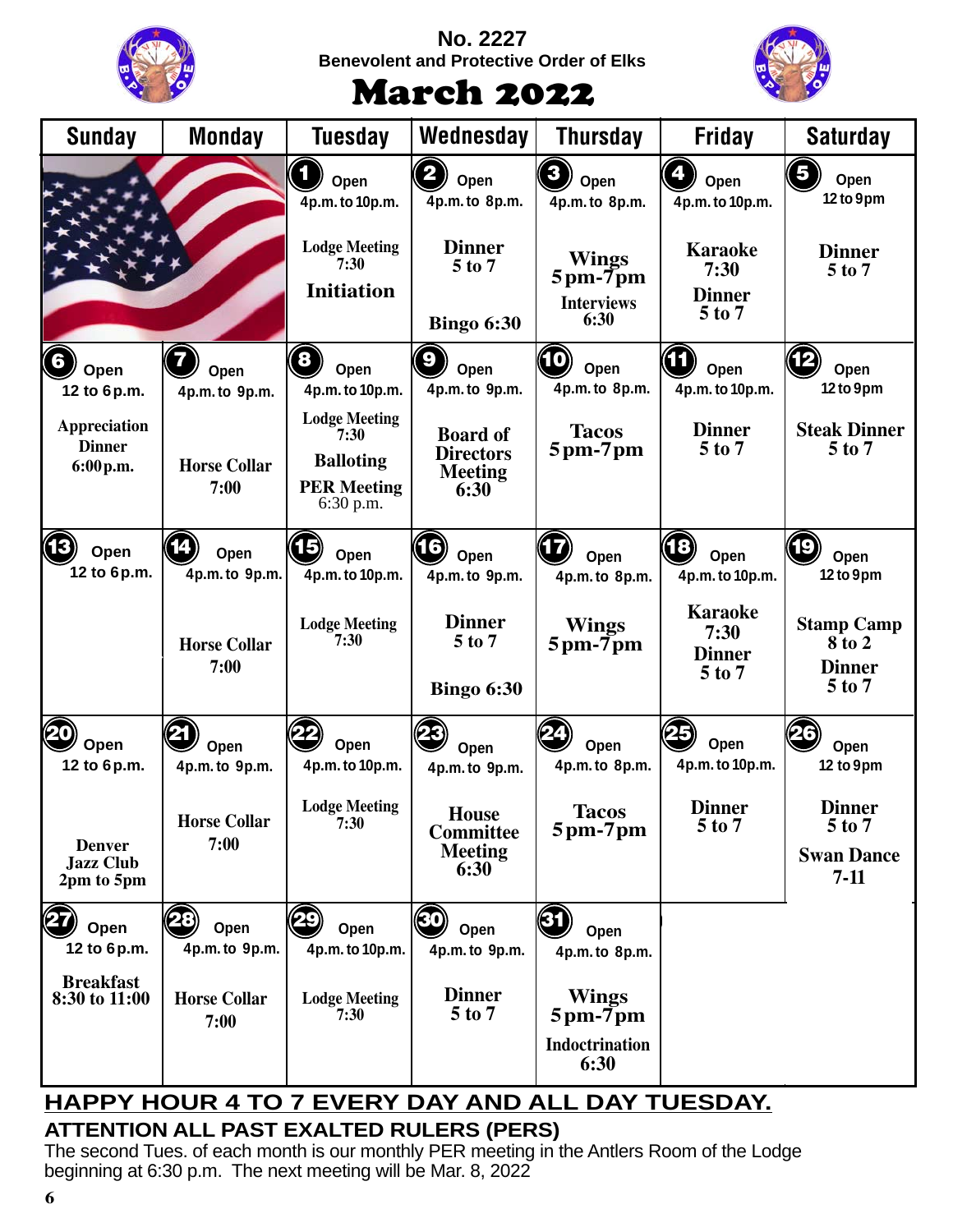| <b>No. 2227</b><br><b>Benevolent and Protective Order of Elks</b><br><b>April 2022</b> |                                                   |                                                                                                                                                                   |                                                                                                      |                                                                                                 |                                                                                     |                                                                                                                        |
|----------------------------------------------------------------------------------------|---------------------------------------------------|-------------------------------------------------------------------------------------------------------------------------------------------------------------------|------------------------------------------------------------------------------------------------------|-------------------------------------------------------------------------------------------------|-------------------------------------------------------------------------------------|------------------------------------------------------------------------------------------------------------------------|
| <b>Sunday</b>                                                                          | <b>Monday</b>                                     | <b>Tuesday</b>                                                                                                                                                    | Wednesday                                                                                            | <b>Thursday</b>                                                                                 | <b>Friday</b>                                                                       | <b>Saturday</b>                                                                                                        |
|                                                                                        |                                                   |                                                                                                                                                                   | <b>BLESS</b><br>MERICA                                                                               | GOD                                                                                             | Open<br>4p.m. to 10p.m.<br><b>Karaoke</b><br>7:30<br><b>Dinner</b><br>5 to 7        | $\overline{\mathbf{2}}$<br>Open<br>12 to 9pm<br><b>Dinner</b><br>5 to 7<br><b>Inaugural</b><br><b>Ball</b><br>$7 - 11$ |
| $\mathbf{3}$<br>Open<br>12 to 6p.m.                                                    | Open<br>4 to 9p.m.                                | Open<br>4p.m. to 10p.m.                                                                                                                                           | 6<br>Open<br>4p.m. to 9p.m.                                                                          | Open<br>4p.m. to 8p.m.                                                                          | $\left( \mathbf{8}\right)$<br>Open<br>4p.m. to 10p.m.                               | $\mathbf{g}$<br>Open<br>12 to 9pm                                                                                      |
|                                                                                        | <b>Horse Collar</b><br>7:00                       | <b>Lodge Meeting</b><br>7:30<br><b>Initiation</b>                                                                                                                 | <b>Dinner</b><br>$5$ to $7$<br><b>Bingo 6:30</b>                                                     | <b>Wings</b><br>$5 \text{pm}$ - $7 \text{pm}$<br><b>Interviews</b><br>6:30                      | <b>Dinner</b><br>$5$ to $7$                                                         | <b>Kids Easter</b><br><b>Frey Hall</b>                                                                                 |
| (10<br>Open<br>12 to 6p.m.                                                             | Open<br>4 to 9p.m.<br><b>Horse Collar</b><br>7:00 | Open<br>4p.m. to 10p.m.<br>Lodge Meeting 7:30<br><b>Balloting</b><br><b>Charter Mem.</b><br><b>Steak Dinner</b><br>$5:00-7:00$<br><b>PER Meeting</b><br>6:30 p.m. | $\cdot$ B<br>Open<br>4p.m. to 9p.m.<br><b>Board of</b><br><b>Directors</b><br><b>Meeting</b><br>6:30 | Open<br>4p.m. to 8p.m.<br><b>Tacos</b><br>$5$ pm- $7$ pm                                        | 15)<br>Open<br>4p.m. to 10p.m.<br><b>Karaoke</b><br>7:30<br><b>Dinner</b><br>5 to 7 | 16)<br>Open<br>12 to 9pm<br><b>Stamp Camp</b><br>8 to 2<br><b>Dinner</b><br>5 to 7                                     |
| Open<br>12 to 6p.m.                                                                    | Open<br>4 to 9p.m.                                | 19<br>Open<br>4p.m. to 10p.m.                                                                                                                                     | Open<br>4p.m. to 9p.m.                                                                               | Open<br>4p.m. to 8p.m.                                                                          | Open<br>4p.m. to 10p.m.                                                             | Open<br>12 to 9pm                                                                                                      |
| <b>Easter</b><br><b>Brunch</b><br><b>Denver</b><br><b>Jazz Club</b><br>2pm to 5pm      | <b>Horse Collar</b><br>7:00                       | <b>Lodge Meeting</b><br>7:30                                                                                                                                      | <b>Dinner</b><br>$5$ to $7$<br><b>Bingo 6:30</b>                                                     | <b>Wings</b><br>$5 \text{pm}$ - $7 \text{pm}$<br>6:30                                           | <b>Dinner</b><br>5 to 7                                                             | <b>Dinner</b><br>5 to 7                                                                                                |
| Open<br>8 to 6p.m.<br><b>Breakfast</b><br>8:30 to 11:00                                | Open<br>4 to 9p.m.<br><b>Horse Collar</b><br>7:00 | Open<br>4p.m. to 10p.m.<br><b>Lodge Meeting</b><br>7:30                                                                                                           | Open<br>4p.m. to 9p.m.<br><b>House</b><br><b>Committee</b><br><b>Meeting</b><br>6:30                 | Open<br>4p.m. to 8p.m.<br><b>Tacos</b><br>$5 \text{pm}$ -7 $\text{pm}$<br><b>Indoctrination</b> | Open<br>4p.m. to 10p.m.<br><b>Karaoke</b><br>7:30<br><b>Dinner</b><br>5 to 7        | 30<br>Open<br>12 to 9pm<br><b>Dinner</b><br>$5$ to $7$                                                                 |

#### **ATTENTION ALL PAST EXALTED RULERS (PERS) HAPPY HOUR 4 TO 7 EVERY DAY AND ALL DAY TUESDAY.**

The second Tues. of each month is our monthly PER meeting in the Antlers Room of the Lodge beginning at 6:30 p.m. The next meeting will be April 12, 2022